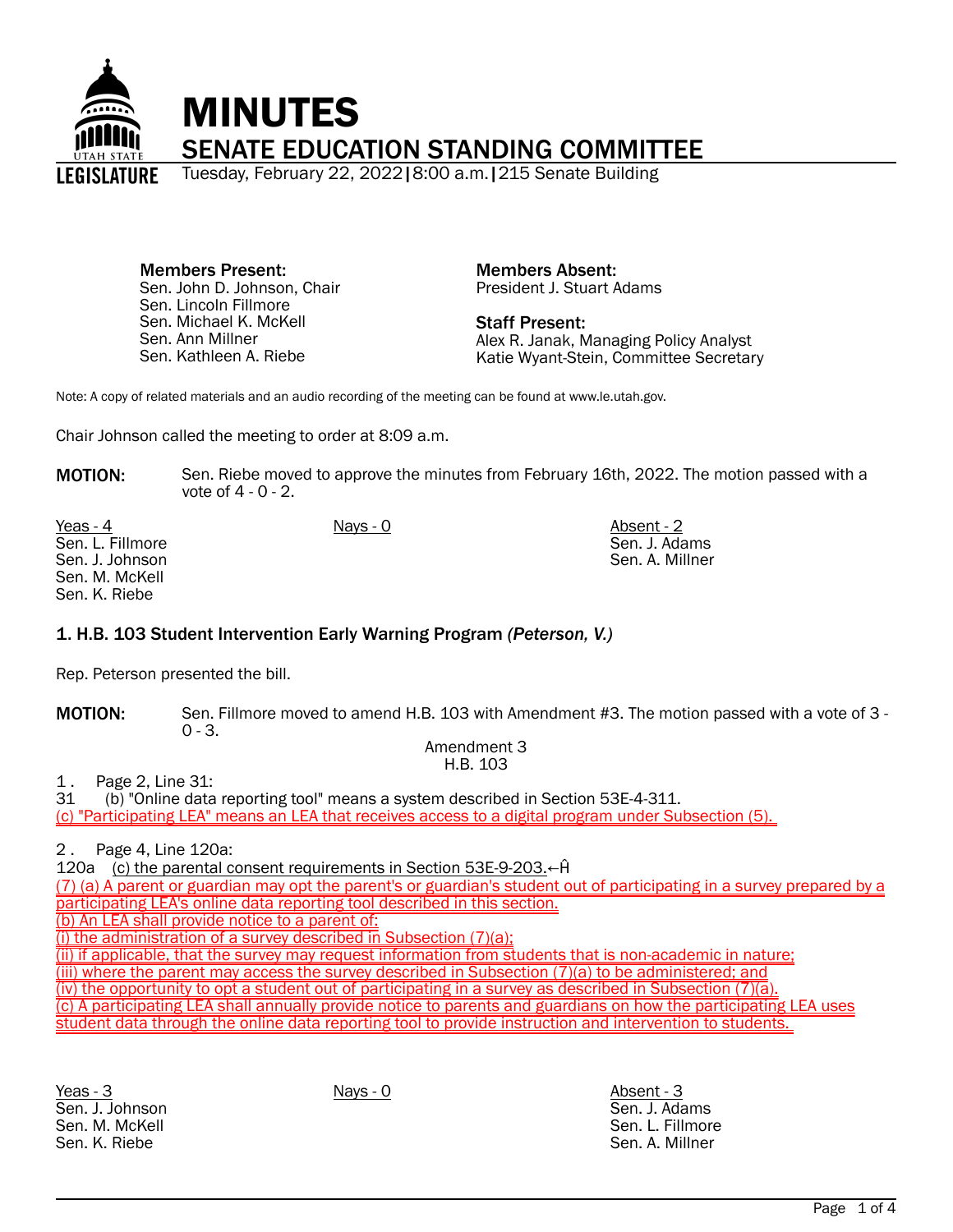## SENATE EDUCATION STANDING COMMITTEE **FEBRUARY 22, 2022**

Lisa Bruns, Utah Parents United, spoke in favor of the bill.

MOTION: Sen. McKell moved to pass H.B. 103 out favorably as ammended. The motion passed with a vote of  $4 - 0 - 2$ .

<u>Yeas - 4</u> Nays - 0 Nays - 0 Absent - 2 Sen. L. Fillmore Sen. J. Johnson Sen. M. McKell Sen. K. Riebe

Sen. J. Adams Sen. A. Millner

Sen. Riebe spoke in favor of the bill.

Sen. McKell spoke in favor of the bill.

#### 2. 1st Sub. H.B. 273 Civics Education Amendments *(Johnson, D.N.)*

Rep. Johnson presented the bill.

[Utah Civic Learning Collaborative Handout](https://le.utah.gov/interim/2022/pdf/00001870.pdf)

Robert Austin, Utah State Board of Education, spoke in favor of the bill.

Sen. Riebe spoke to the bill.

Sen. Riebe spoke in favor of the bill.

Doug Case, President, The American Legion Utah Boys State, Utah Voice ?, and ???, spoke in favor of the bill.

Stephan Seabury, Teacher, Providence Hall High School, spoke in favor of the bill.

Melinda Reay, Teacher, Highland High School, spoke to the bill.

Eleesha Tucker, Executive Director, Utah 3Rs Project, spoke to the bill.

MOTION: Sen. Riebe moved to pass 1st Substitute H.B. 273 out favorably. The motion passed with a vote of  $4 - 0 - 2$ .

Yeas - 4 Nays - 0 Nays - 0 Absent - 2 Sen. L. Fillmore Sen. J. Johnson Sen. M. McKell Sen. K. Riebe

Sen. J. Adams Sen. A. Millner

## 3. S.B. 226 Student Data Privacy Revisions *(Anderegg, J.)*

Sen. Anderegg presented the bill.

Sen. Riebe spoke to the bill.

Carrie Mayne, Chief Economist, Utah State Higher Education, spoke in favor of the bill.

**MOTION:** Sen. Riebe moved to pass S.B. 226 out favorably. The motion passed with a vote of 4 - 0 - 2.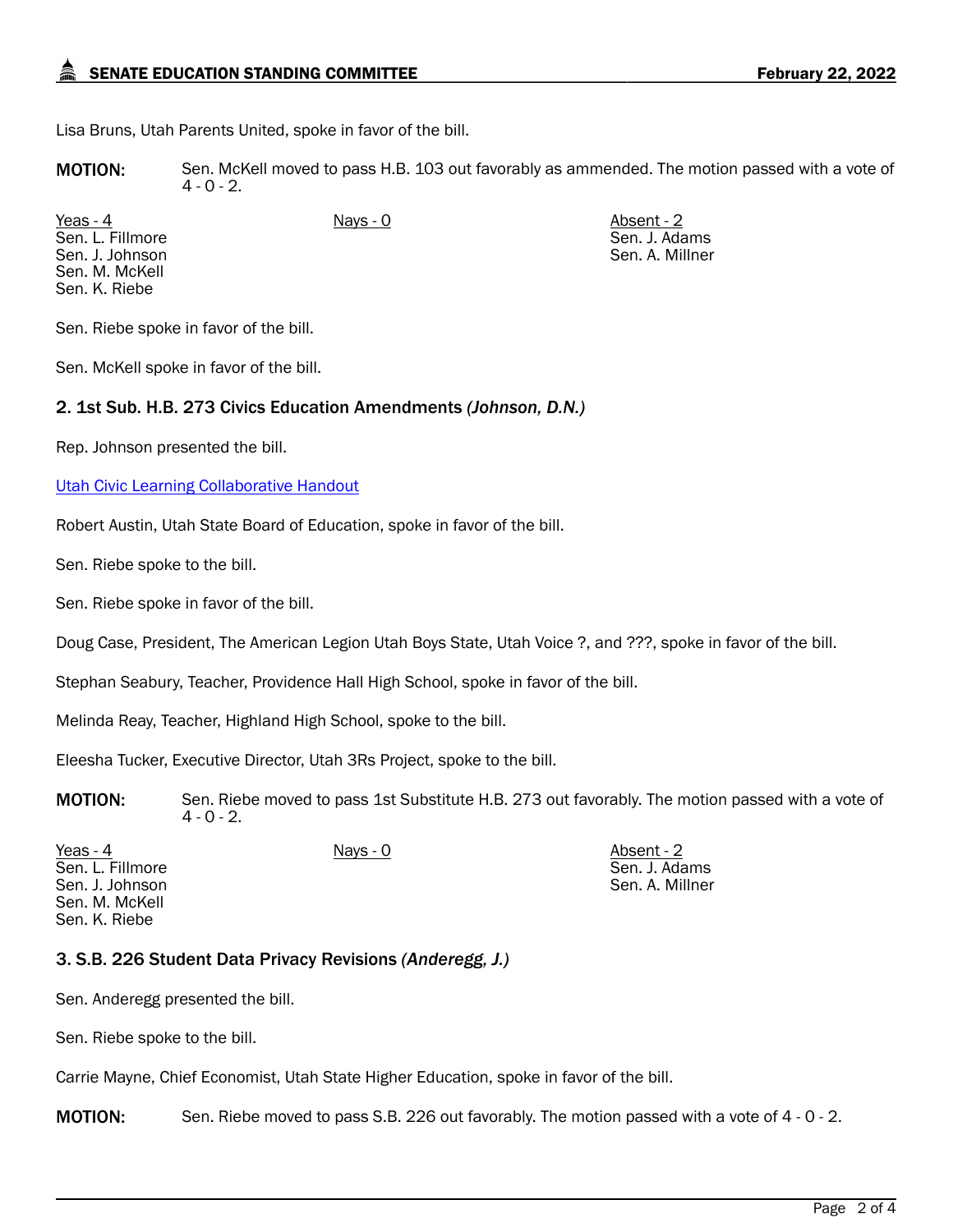Yeas - 4 Nays - 0 Nays - 0 Absent - 2 Sen. L. Fillmore Sen. J. Johnson Sen. M. McKell Sen. K. Riebe

Sen. J. Adams Sen. A. Millner

Sen. McKell spoke to the bill.

## 4. 1st Sub. H.B. 113 Students with Disabilities Funding Revisions *(Judkins, M.)*

Rep. Judkins presented the bill.

Sen. McKell spoke in favor of the bill.

Leah Voorhies, Assistant Superintendent, Utah State Board of Education, spoke to the bill.

MOTION: Sen. Fillmore moved to pass 1st Substitute H.B. 113 out favorably. The motion passed with a vote of 4 - 0 - 2.

| Yeas - 4         | Nays - 0 | Absent - 2      |
|------------------|----------|-----------------|
| Sen. L. Fillmore |          | Sen. J. Adams   |
| Sen. J. Johnson  |          | Sen. A. Millner |
| Sen. M. McKell   |          |                 |
| Sen. K. Riebe    |          |                 |

## 5. 2nd Sub. H.B. 114 School Nursing Services Amendments *(Harrison, S.)*

Rep. Harrison presented the bill.

[HB114 1st Sub Handout](https://le.utah.gov/interim/2022/pdf/00001871.pdf)

#### **[HB 114 Handout](https://le.utah.gov/interim/2022/pdf/00001872.pdf)**

Dr. Bill Cosgrove, Pediatrician, Utah American Academy of Pediatrics, spoke in favor of the bill.

Sen. Riebe spoke in favor of the bill.

Diane Forster-Burke, Utah Nurses Association, spoke in favor of the bill.

MOTION: Sen. McKell moved to pass 2nd Substitute H.B. 114 out favorably. The motion passed with a vote of 3 - 2 - 1.

<u>Yeas - 3</u> Nays - 2 Nays - 2 Absent - 1 Sen. M. McKell Sen. A. Millner Sen. K. Riebe

Sen. L. Fillmore Sen. J. Johnson Sen. J. Adams

## 6. 1st Sub. H.B. 211 School Fees Amendments *(Robertson, A.)*

Sen. Millner presented the bill.

#### **[HB 211 School Fees Handout](https://le.utah.gov/interim/2022/pdf/00001873.pdf)**

Sen. Fillmore spoke to the bill.